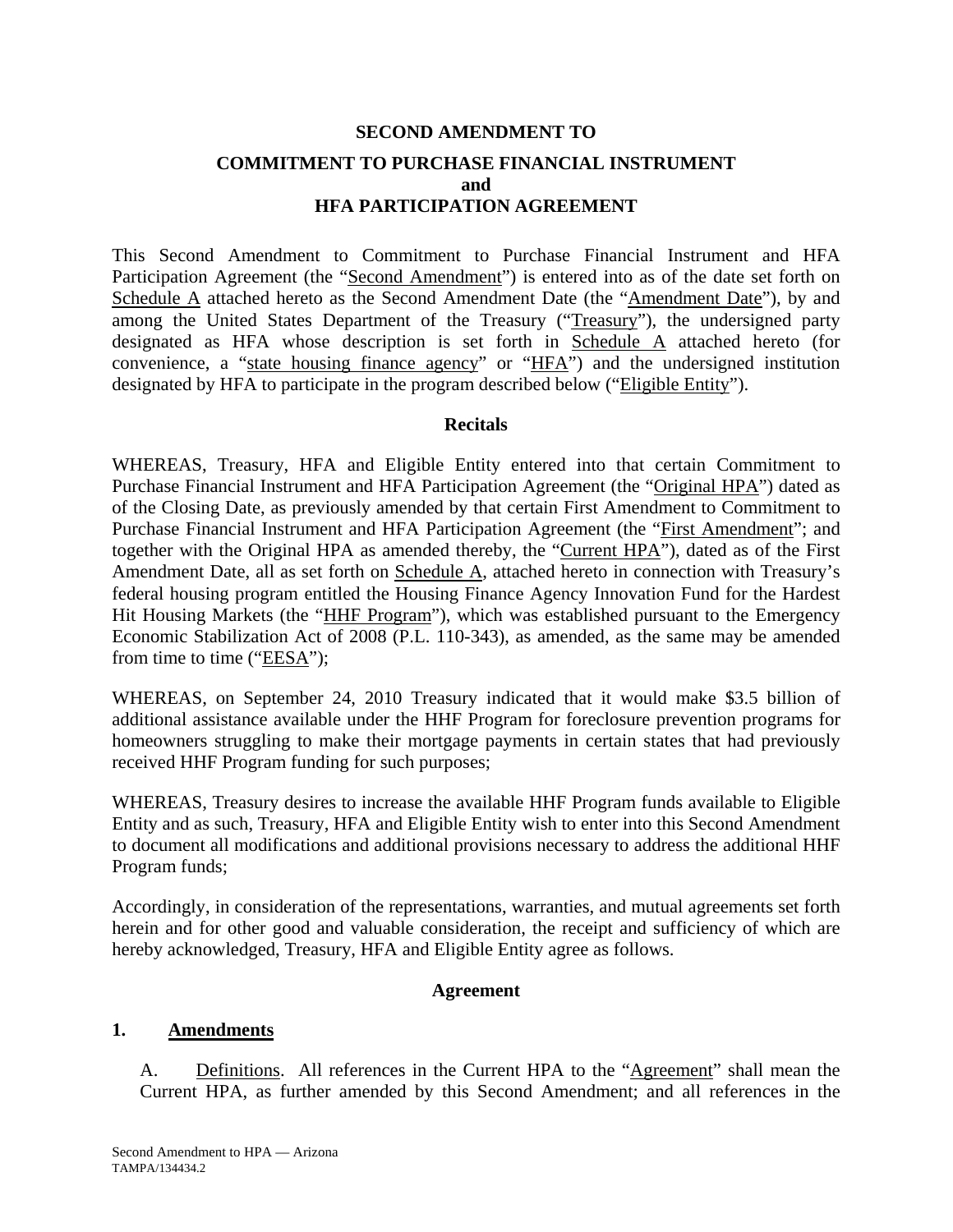Current HPA to Schedules A or B shall mean the Schedules A or B attached to this Second Amendment. All references herein to the "HPA" shall mean the Current HPA, as further amended by this Second Amendment.

B. Schedule A. Schedule A attached to the Current HPA is hereby deleted in its entirety and replaced with Schedule A attached to this Second Amendment.

C. Schedule B. Schedule B attached to the Current HPA is hereby deleted in its entirety and replaced with Schedule B attached to this Second Amendment.

# **2. Representations, Warranties and Covenants**

A. HFA and Eligible Entity. HFA and Eligible Entity, each for itself, make the following representations, warranties and covenants to Treasury and the truth and accuracy of such representations and warranties and compliance with and performance of such covenants are continuing obligations of HFA and Eligible Entity, each as to itself. In the event that any of the representations or warranties made herein cease to be true and correct or HFA or Eligible Entity breaches any of its covenants made herein, HFA or Eligible Entity, as the case may be, agrees to notify Treasury immediately and the same shall constitute an Event of Default under the HPA.

(1) HFA and Eligible Entity each hereby certifies, represents and warrants as of the date hereof that each of the representations and warranties of HFA or Eligible Entity, as applicable, contained in the HPA are true, correct, accurate and complete in all material respects as of the date hereof. All covenants of HFA or Eligible Entity, as applicable, contained in the HPA shall remain in full force and effect and neither HFA, nor Eligible Entity is in breach of any such covenant.

(2) Eligible Entity has the full corporate power and authority to enter into, execute, and deliver this Second Amendment and any other closing documentation delivered to Treasury in connection with this Second Amendment, and to perform its obligations hereunder and thereunder.

(3) HFA has the full legal power and authority to enter into, execute, and deliver this Second Amendment and any other closing documentation delivered to Treasury in connection with this Second Amendment, and to perform its obligations hereunder and thereunder.

## **3. Administrative Expenses**

Notwithstanding anything to the contrary contained in the Current HPA as amended by this Second Amendment, HFA and Eligible Entity may from time to time submit adjusted budgets to Treasury requesting approval to re-allocate HHF Funds to pay actual program expenses as set forth on a proposed Schedule C. In the event that Treasury shall approve an adjusted budget, in Treasury's sole discretion, the parties shall enter into an amendment to the HPA to modify Schedules A, B and C as necessary.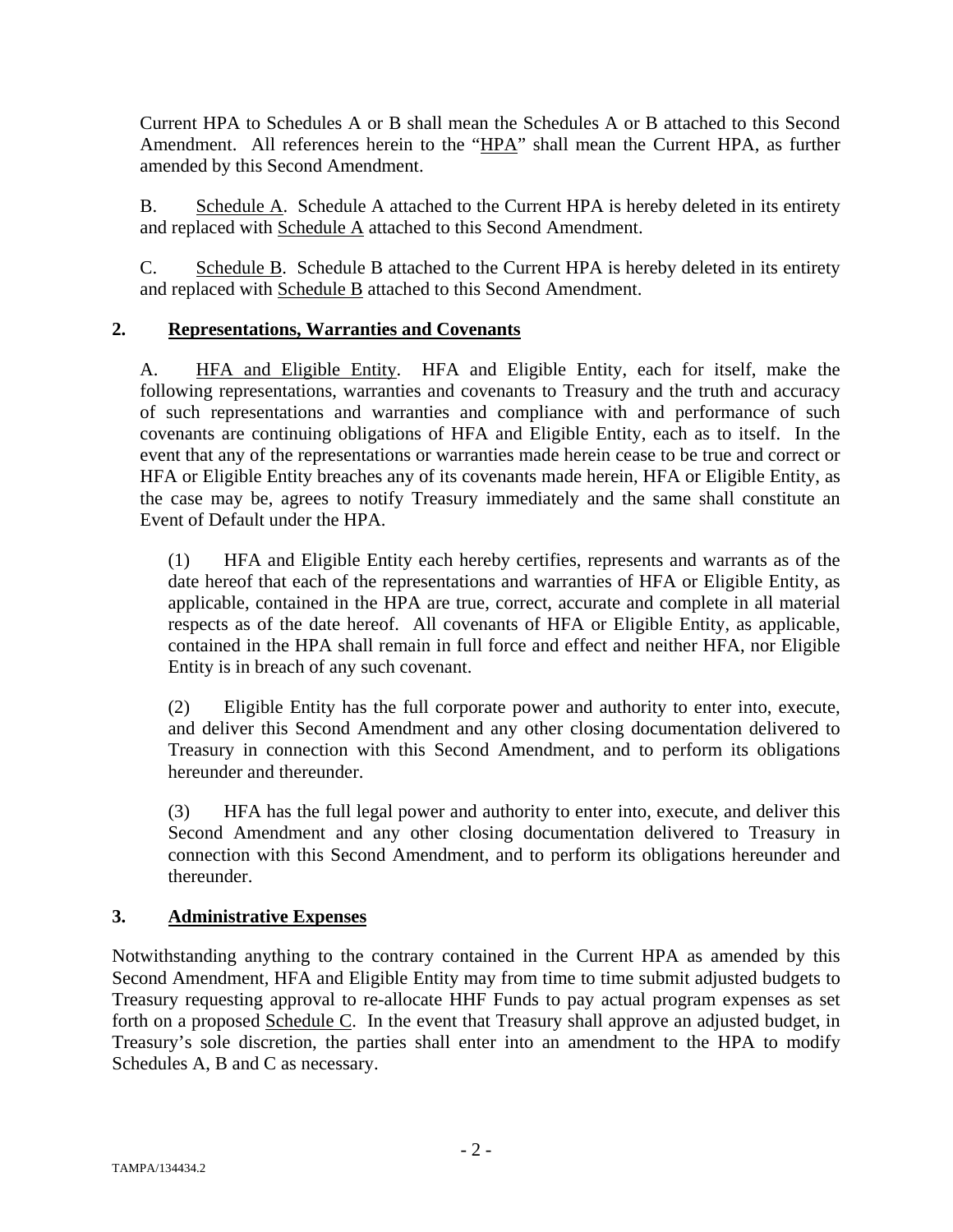## **4. Miscellaneous**

A. The recitals set forth at the beginning of this Second Amendment are true and accurate and are incorporated herein by this reference.

B. Capitalized terms used but not defined herein shall have the meanings ascribed to them in the HPA.

C. Any provision of the HPA that is determined to be prohibited or unenforceable in any jurisdiction shall, as to such jurisdiction, be ineffective to the extent of such prohibition or unenforceability without invalidating the remaining provisions of the HPA, and no such prohibition or unenforceability in any jurisdiction shall invalidate such provision in any other jurisdiction.

D. This Second Amendment may be executed in two or more counterparts (and by different parties on separate counterparts), each of which shall be deemed an original, but all of which together shall constitute one and the same instrument. Facsimile or electronic copies of this Second Amendment shall be treated as originals for all purposes.

### [SIGNATURE PAGE FOLLOWS; REMAINDER OF PAGE INTENTIONALLY LEFT BLANK]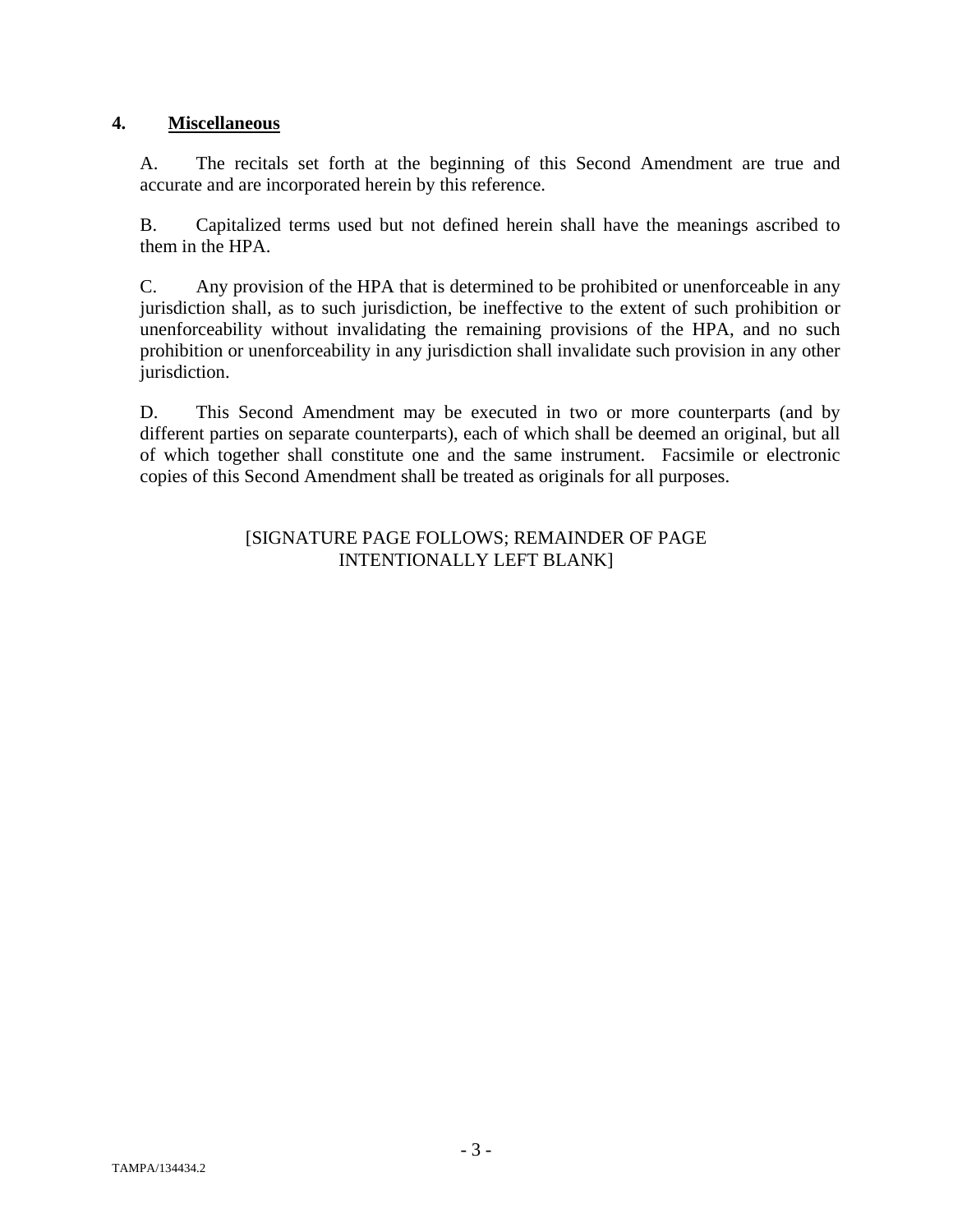**In Witness Whereof**, HFA, Eligible Entity and Treasury by their duly authorized officials hereby execute and deliver this Second Amendment to Commitment to Purchase Financial Instrument and HFA Participation Agreement as of the Amendment Date.

#### **HFA**: **TREASURY**:

STATE OF ARIZONA, ARIZONA DEPARTMENT OF HOUSING

UNITED STATES DEPARTMENT OF THE **TREASURY** 

By: <u>/s/ Carol Ditmore</u> By: Name: Carol Ditmore for Michael Trailor

Name: Herbert M. Allison, Jr.

Title: Director Title: Assistant Secretary for Financial Stability

#### **ELIGIBLE ENTITY**:

### ARIZONA HOME FORECLOSURE PREVENTION FUNDING CORPORATION

By: /s/ Carol Ditmore Name: Carol Ditmore for Michael Trailor Title: Chairman/Executive Director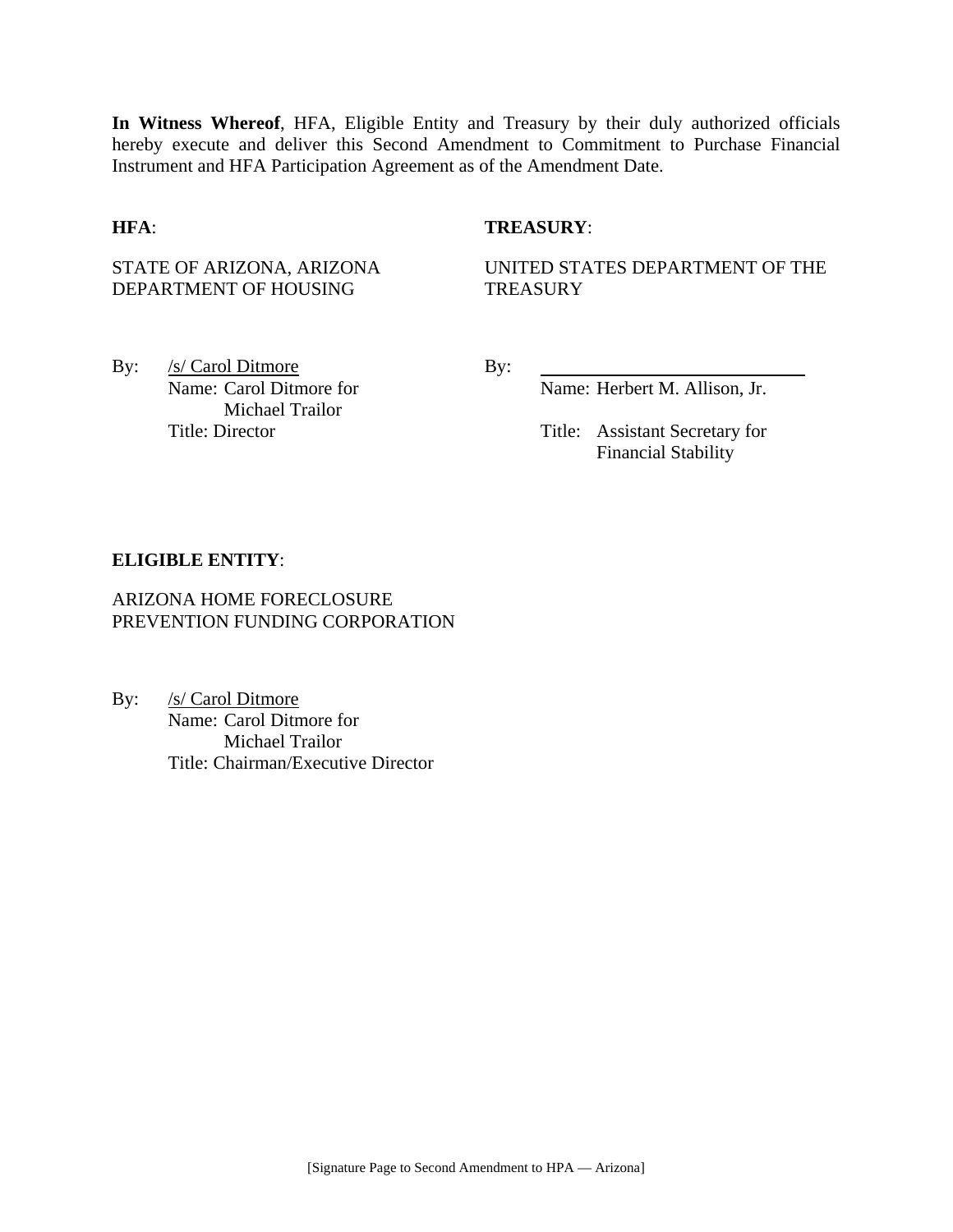In Witness Whereof, HFA, Eligible Entity and Treasury by their duly authorized officials hereby execute and deliver this Second Amendment to Commitment to Purchase Financial Instrument and HFA Participation Agreement as of the Amendment Date.

HFA:

#### **TREASURY:**

**TREASURY** 

STATE OF ARIZONA, ARIZONA DEPARTMENT OF HOUSING

By:

Name: Title:

By:

Name: Herbert M. Allison, Jr. Title: Assistant Secretary for **Financial Stability** 

UNITED STATES DEPARTMENT OF THE

#### **ELIGIBLE ENTITY:**

ARIZONA HOME FORECLOSURE PREVENTION FUNDING CORPORATION

By:

Name: Title: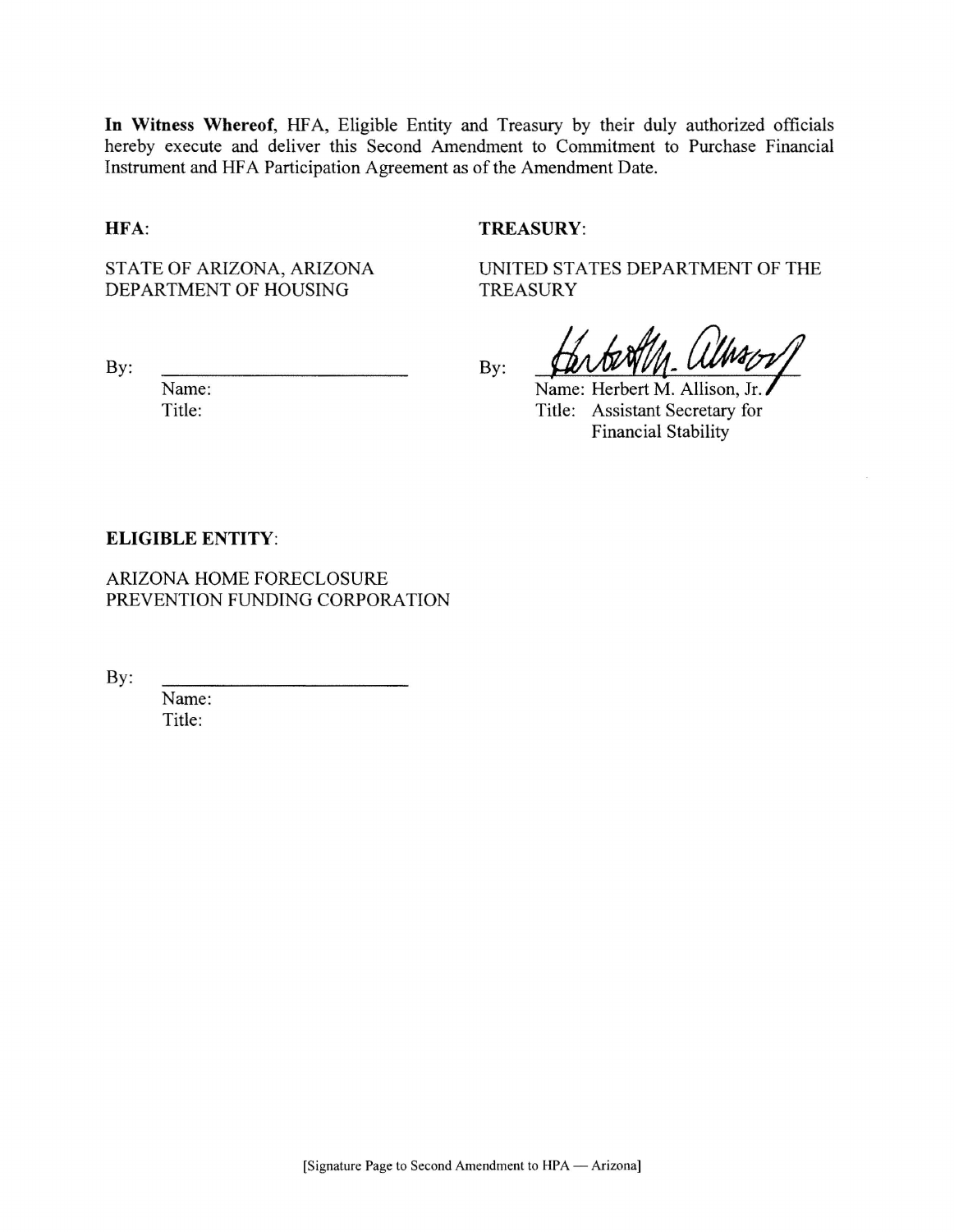# **EXHIBITS AND SCHEDULES**

Schedule A Basic Information<br>Schedule B Service Schedules

Service Schedules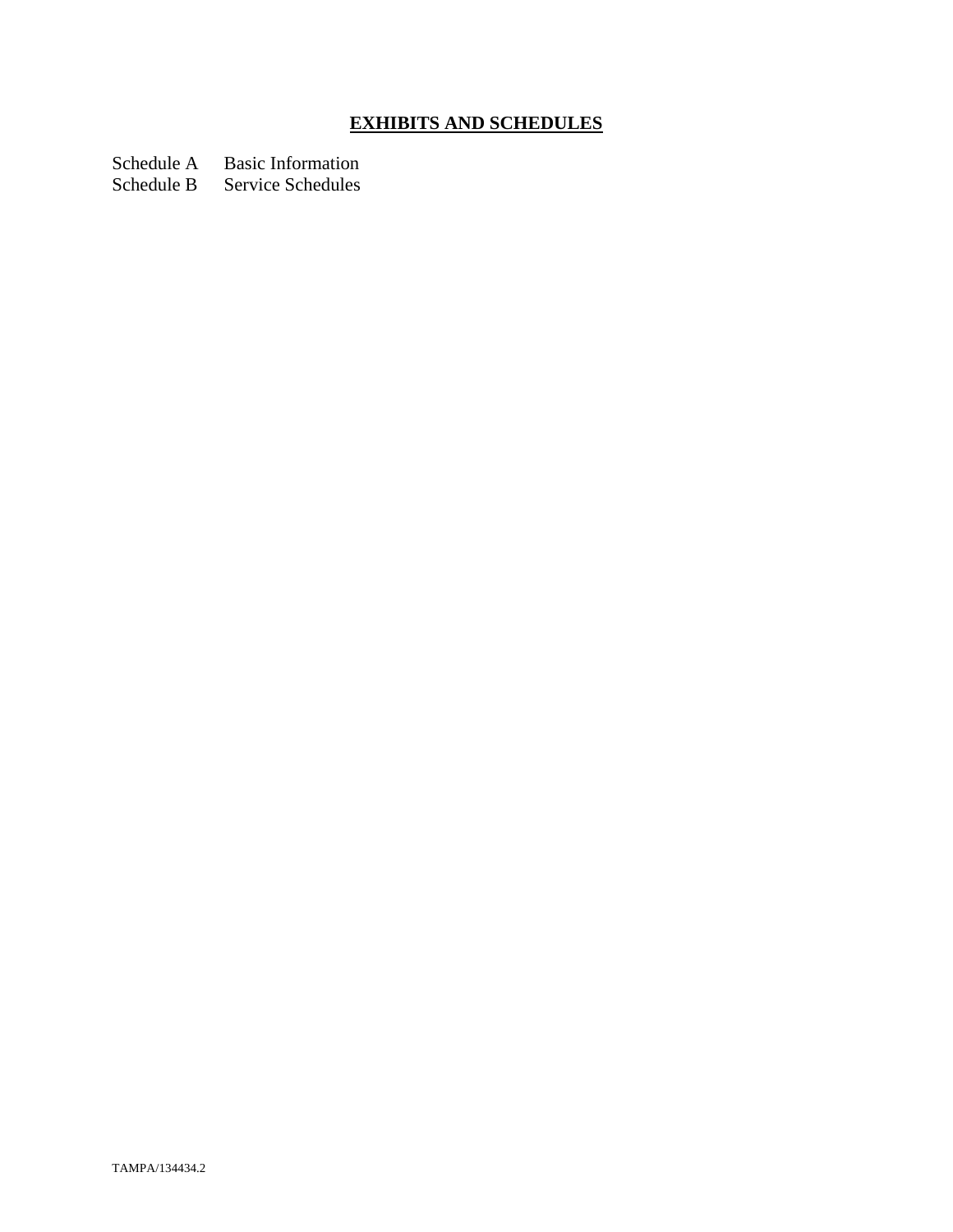## **SCHEDULE A**

# **BASIC INFORMATION**

| Eligible Entity Information:<br>Name of the Eligible Entity: | Arizona Home Foreclosure Prevention<br><b>Funding Corporation</b> |  |
|--------------------------------------------------------------|-------------------------------------------------------------------|--|
| Corporate or other organizational form:                      | Arizona Non-Profit corporation                                    |  |
| Jurisdiction of organization:                                | Arizona domiciliary                                               |  |
| Notice Information:                                          |                                                                   |  |

| <b>HFA</b> Information: |                                                 |
|-------------------------|-------------------------------------------------|
| Name of HFA:            | State of Arizona, Arizona Department of Housing |
| Organizational form:    | Constituent Department of the State of Arizona  |
| Date of Application:    | April 16, 2010                                  |
| Date of Action Plan:    | n/a                                             |
| Notice Information:     |                                                 |

Program Participation Cap:  $$267,766,006.00$ 

Portion of Program Participation Cap Representing Original HHF Funds: \$125,100,000.00

Portion of Program Participation Cap Representing Unemployment HHF Funds: n/a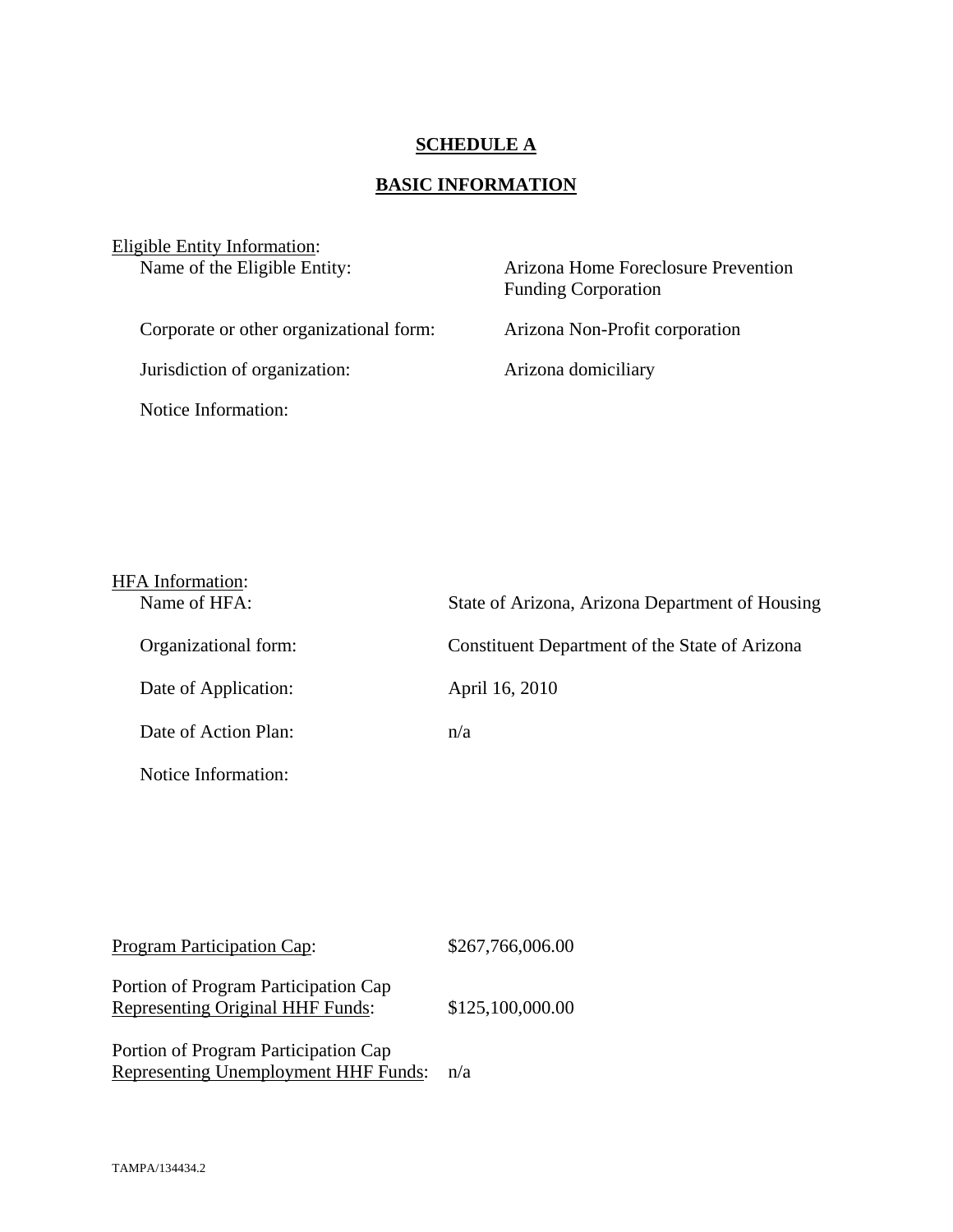| Permitted Expenses:                                    | \$13,200,000.00                                                                                                                                           |
|--------------------------------------------------------|-----------------------------------------------------------------------------------------------------------------------------------------------------------|
| Closing Date:                                          | June 23, 2010                                                                                                                                             |
| <b>First Amendment Date:</b>                           | September 23, 2010                                                                                                                                        |
| <b>Second Amendment Date:</b>                          | September 29, 2010                                                                                                                                        |
| <b>Eligible Entity Depository Account Information:</b> | See account information set forth in the<br>Depository Account Control Agreement<br>between Treasury and Eligible<br>Entity<br>regarding the HHF Program. |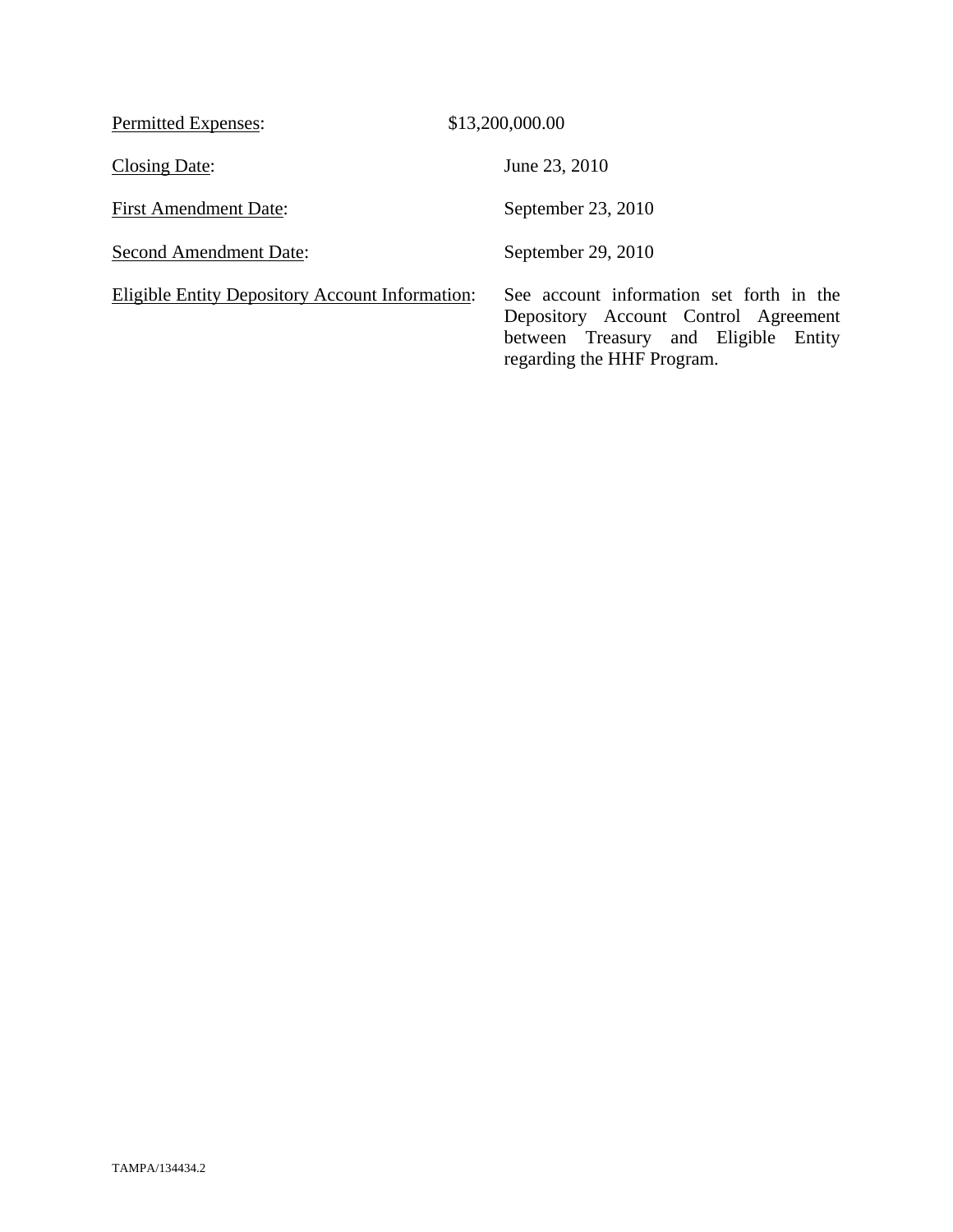## **SCHEDULE B**

## **SERVICE SCHEDULES**

The Service Schedules attached as Schedule B to the Current HPA are hereby deleted in their entirety and replaced with the attached Service Schedules (numbered sequentially as Service Schedule B-1, Service Schedule B-2, et. seq.), which collectively comprise Schedule B to the HPA.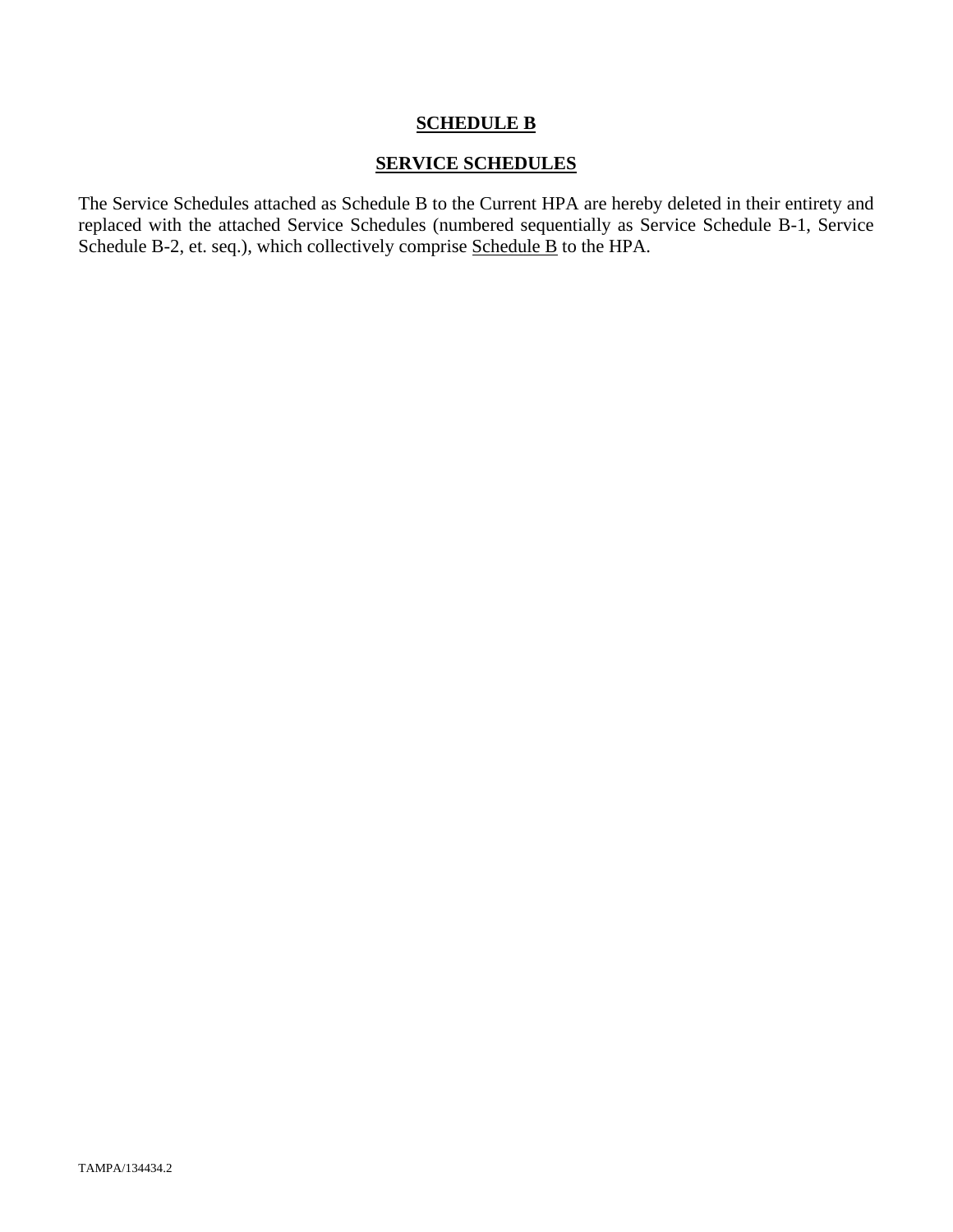# **SERVICE SCHEDULE B-1**

# **SAVEMYHOMEAZ Permanent Modifications Component Summary Guidelines**

| 1. Program Overview        | The Permanent Modification Component is being administered by<br>the Arizona Department of Housing ("ADOH"). Efforts may<br>include principal reduction, interest rate reduction, and/or term<br>extension to achieve a monthly payment that does not exceed 31%<br>of the borrower's monthly income. Borrowers that are suffering an<br>approved hardship, demonstrate personal responsibility, and whose<br>principal outstanding mortgage balance exceeds 120% of the<br>present market value of the borrower's residence may be eligible for<br>principal reduction assistance.                                                                                                         |
|----------------------------|---------------------------------------------------------------------------------------------------------------------------------------------------------------------------------------------------------------------------------------------------------------------------------------------------------------------------------------------------------------------------------------------------------------------------------------------------------------------------------------------------------------------------------------------------------------------------------------------------------------------------------------------------------------------------------------------|
|                            | Soft second loans will be made to eligible borrowers for up to<br>\$50,000 which will be applied to reduce the principal balance of a<br>borrower's primary mortgage. A borrower's primary mortgage<br>lender must agree to make a matching reduction to the principal<br>balance of the primary mortgage. Loans will be for a term of ten<br>(10) years and will include provisions that will reduce the loan<br>amount by twenty percent (20%) per year for every year the<br>borrower stays in the home after five (5) years. Each loan, to the<br>extent not previously forgiven, will be due upon the sale of the<br>property to the extent that the equity in the home has increased. |
| 2. Program Goals           | The central goal of the Permanent Modification Component is to<br>help homeowners avoid foreclosure by permanently modifying a<br>borrower's primary mortgage to achieve a monthly payment that<br>does not exceed 31% of the borrower's monthly income. Loan<br>modifications may include principal reduction (the amount of any<br>principal reduction provided by HHF Program funds must be<br>matched by a borrower's lender/servicer), interest rate reduction,<br>and/or term extension. The Permanent Modification Component<br>aspires to achieve a ninety percent (90%) success rate in modifying<br>loans with the borrowers' lenders/servicers.                                  |
| 3. Target Population/Areas | The targeted populations are households whose income does not<br>exceed 120% Area Median Income ("AMI") and that exhibit a<br>commitment to retaining their home and can demonstrate an ability<br>to maintain a financial obligation for the home. These households<br>will be analyzed based on two primary factors which are<br>affordability and profitability. Each household will be evaluated to<br>determine an affordable and sustainable monthly mortgage payment<br>according to its gross monthly income.<br>It is projected that program assistance will be provided to targeted                                                                                               |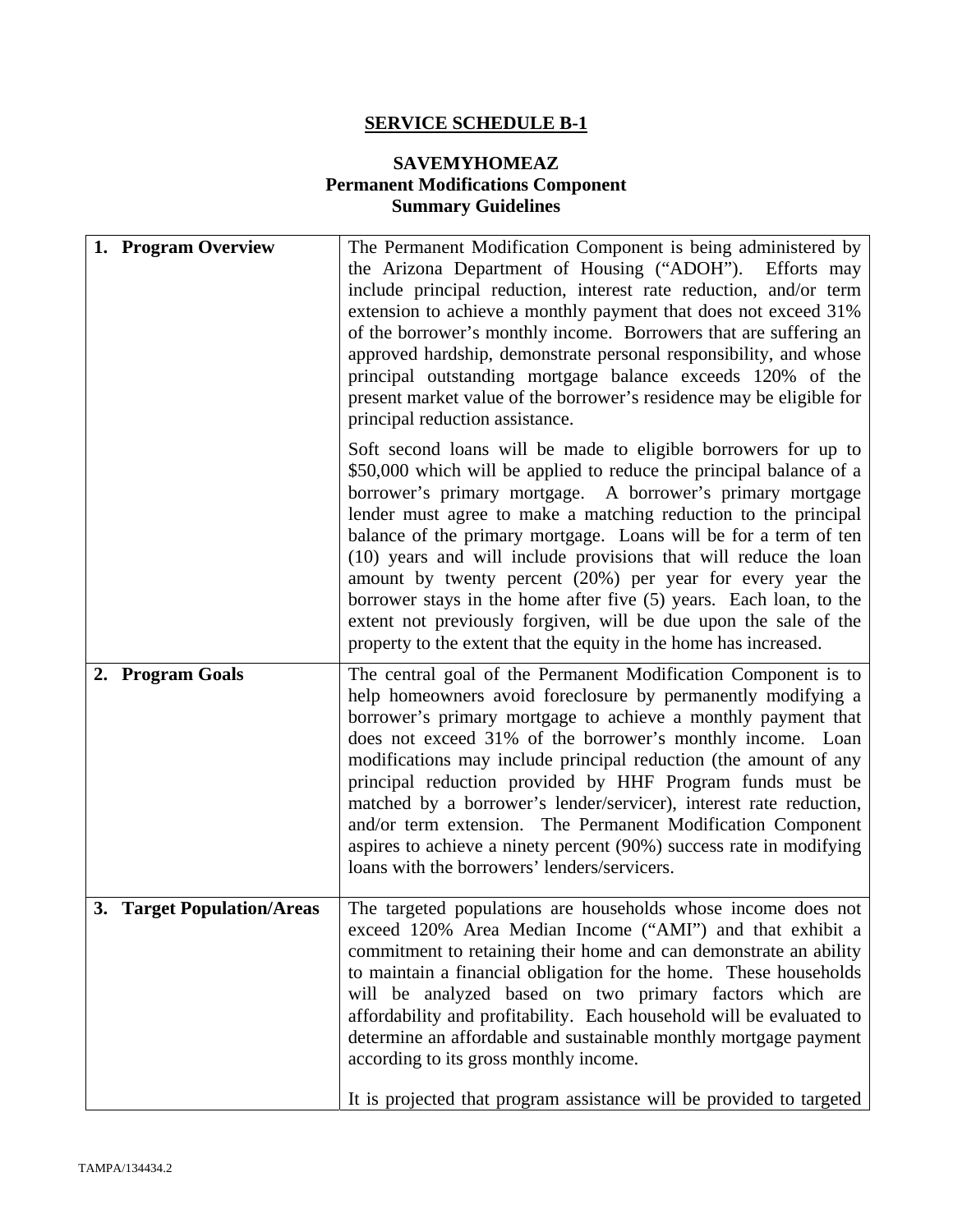| (Excluding | 4. Program Allocation           | areas according to the following breakdown of counties. These<br>projections are based on population, delinquent loans and pending<br>foreclosures in these areas.<br>Maricopa County, 75% of program funds<br>Pima County, 8% of program funds<br>Pinal County, 9% of program funds<br>All other areas, 8% of program funds<br>\$235,066,006.00                                                                                                                                                                                                                                                                                                                                                                                                                                                                                                                                                          |
|------------|---------------------------------|-----------------------------------------------------------------------------------------------------------------------------------------------------------------------------------------------------------------------------------------------------------------------------------------------------------------------------------------------------------------------------------------------------------------------------------------------------------------------------------------------------------------------------------------------------------------------------------------------------------------------------------------------------------------------------------------------------------------------------------------------------------------------------------------------------------------------------------------------------------------------------------------------------------|
|            | <b>Administrative Expenses)</b> |                                                                                                                                                                                                                                                                                                                                                                                                                                                                                                                                                                                                                                                                                                                                                                                                                                                                                                           |
| Criteria   | <b>5. Borrower Eligibility</b>  | Eligible financial hardship. Eligible financial hardships include:<br>$\bullet$<br>reduced income due to under employment, medical condition<br>Borrower will be required to provide a<br>divorce or death.<br>financial hardship affidavit.<br>Property must be borrower's primary residence (single family<br>unit).<br>120% of AMI maximum household income (underemployed).<br>$\bullet$<br>Present dollar value of 31% of monthly gross income must be<br>equal to or greater than NPV of REO.<br>Eligibility determined<br>through application process<br>and<br>by ADOH and HUD<br>application<br>evaluation<br>approved<br>counselors.<br>Funds will be monitored, allocated and distributed based on<br>approved application request and adjusted upon successful<br>modification. No commitments will be made to borrowers<br>beyond the capacity of Permanent Modification Component<br>funds. |
| Criteria   | 6. Property/Loan Eligibility    | Property must be owner occupied.<br>$\bullet$<br>Mortgage amount must be equal to or less than GSE conforming<br>limits.<br>Mortgage must be a traditional fixed rate, 30-year, fully<br>amortized and full income documented mortgage to qualify.<br>Purchase money mortgage(s) or rate and term refinance of<br>$\bullet$<br>purchase money mortgage(s).<br>60 days delinquent on mortgage.<br>٠<br>At least 60 days prior to the scheduled date of a trustee's sale<br>with respect to borrower's residence.                                                                                                                                                                                                                                                                                                                                                                                           |
|            | 7. Program Exclusions           | Refinance cash out mortgages.<br>$\bullet$<br>Cash out second mortgages and home equity lines of credit.<br>Current mortgage payment is equal to or less than 31% of                                                                                                                                                                                                                                                                                                                                                                                                                                                                                                                                                                                                                                                                                                                                      |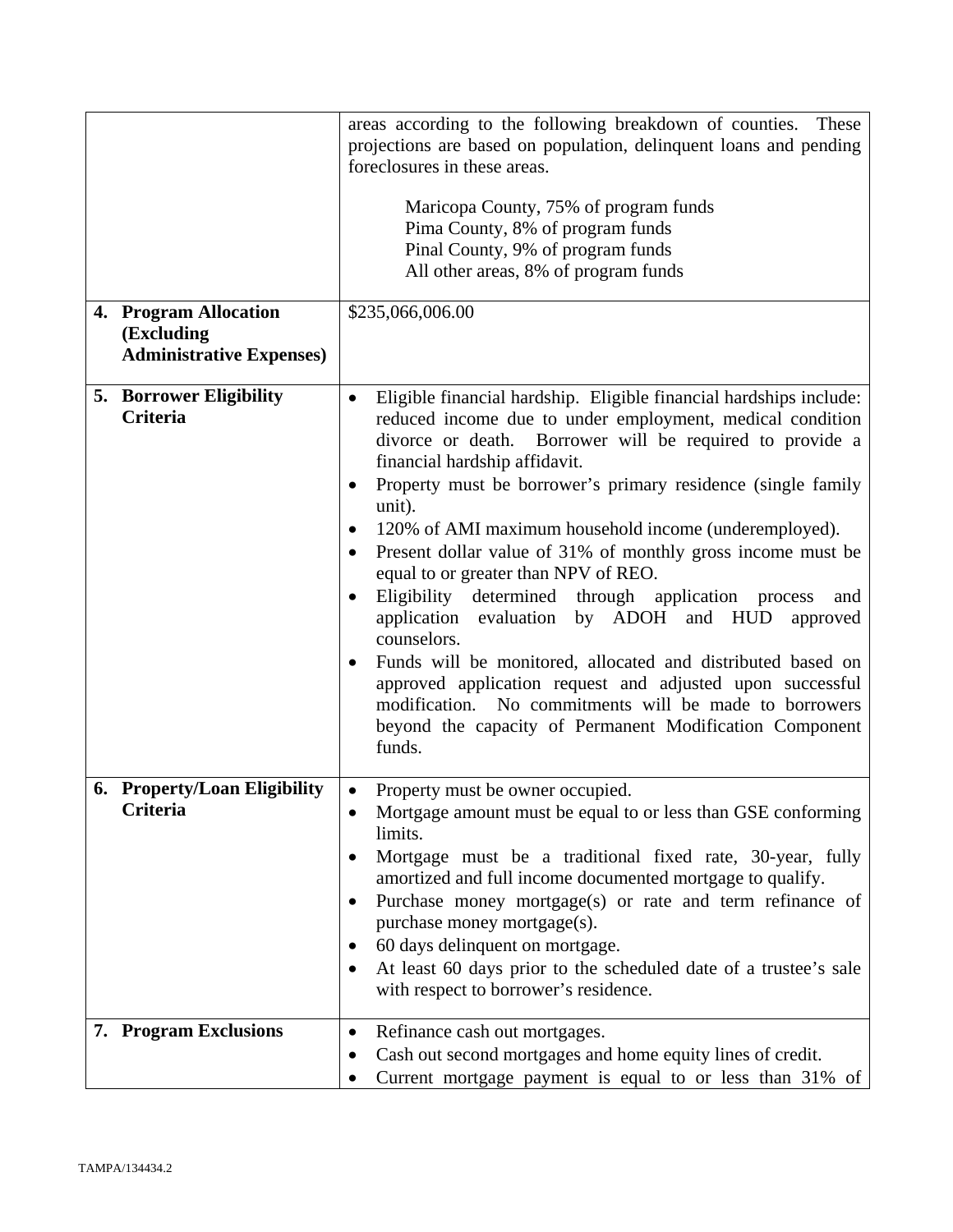|                                                                              | borrower's monthly gross income.                                                                                                                                                                                                                                                                                                                                                                                                                                                                                                                                                                                                                                                                                                                                                                                                                                                                                                                                                                                                                                                                                                                                                                                                                                                         |
|------------------------------------------------------------------------------|------------------------------------------------------------------------------------------------------------------------------------------------------------------------------------------------------------------------------------------------------------------------------------------------------------------------------------------------------------------------------------------------------------------------------------------------------------------------------------------------------------------------------------------------------------------------------------------------------------------------------------------------------------------------------------------------------------------------------------------------------------------------------------------------------------------------------------------------------------------------------------------------------------------------------------------------------------------------------------------------------------------------------------------------------------------------------------------------------------------------------------------------------------------------------------------------------------------------------------------------------------------------------------------|
| 8. Structure of Assistance                                                   | The Permanent Modifications Component will provide up-front,<br>soft second loans to eligible borrowers for up to \$50,000 depending<br>upon individual circumstances. Notes on the soft second loans will<br>be for a term of ten (10) years in favor of the Eligible Entity. A<br>forgiveness clause will reduce the loan amount due by 20 percent<br>(20%) a year for every year the consumer stays in the home after<br>five years. At the end of the ten (10) years the note will be<br>considered satisfied and ADOH will release the second lien<br>connected with the note. These soft second loans will be utilized to<br>reduce a portion of the principal on the loan, the amount of which<br>will be required to be matched by the primary lender/servicer.<br>During the period of the loan it will be "due on sale." Any<br>remaining amount not previously "forgiven" will be due, if the<br>home has increased in equity. If the home has not increased in<br>equity to the degree necessary to repay the note, all or a portion of<br>the note may be forgiven so as not to create additional hardships on<br>the borrower/seller at the time of closing. Any loan proceeds that<br>are returned to the Program would be reutilized to assist additional<br>homeowners. |
| 9. Per Household Assistance                                                  | \$50,000 is the Maximum Amount of Assistance.<br>$\bullet$<br>\$30,000 is the Estimated Median Amount of Assistance.<br>$\bullet$                                                                                                                                                                                                                                                                                                                                                                                                                                                                                                                                                                                                                                                                                                                                                                                                                                                                                                                                                                                                                                                                                                                                                        |
| <b>10. Duration of Assistance</b>                                            | Permanent modification assistance will be disbursed in full at the<br>initial completion of the modification agreement.                                                                                                                                                                                                                                                                                                                                                                                                                                                                                                                                                                                                                                                                                                                                                                                                                                                                                                                                                                                                                                                                                                                                                                  |
| 11. Estimated Number of<br><b>Participating Households</b>                   | It is anticipated that the Permanent Modification Component will<br>assist a minimum of 1,848 households in avoiding imminent<br>foreclosures. Based upon the median or estimated average amount<br>of assistance we could assist as many as 3,080 households.                                                                                                                                                                                                                                                                                                                                                                                                                                                                                                                                                                                                                                                                                                                                                                                                                                                                                                                                                                                                                           |
| 12. Program<br><b>Inception/Duration</b>                                     | It is expected that the program will be available in a controlled<br>rollout environment 3 weeks from Treasury's approval of the<br>program. The complete rollout of the program will occur<br>approximately 4 weeks later, after the satisfactory assessment and<br>adjustments as determined necessary in the controlled rollout.<br>It is projected that assistance will be expended over a three year<br>period of time. However, repayment of assistance may extend this<br>time frame one or two additional years.                                                                                                                                                                                                                                                                                                                                                                                                                                                                                                                                                                                                                                                                                                                                                                 |
| 13. Program Interactions<br>with Other Programs (e.g.<br>other HFA programs) | N/A                                                                                                                                                                                                                                                                                                                                                                                                                                                                                                                                                                                                                                                                                                                                                                                                                                                                                                                                                                                                                                                                                                                                                                                                                                                                                      |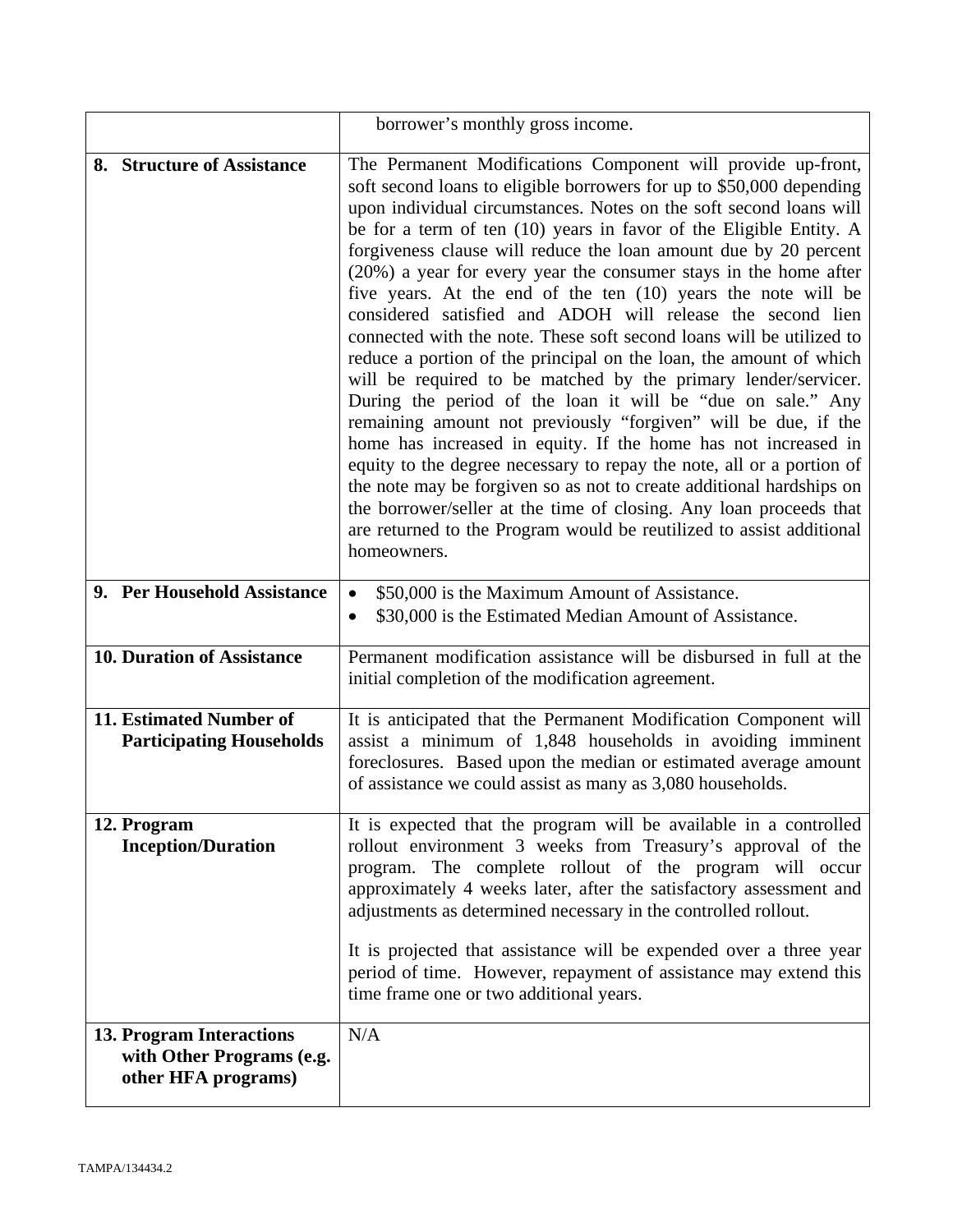| <b>14. Program Interactions</b><br>with HAMP                            | Borrowers for the Permanent Modification Component must be<br>ineligible or denied for HAMP.                                                                                                                                                                                                                                                                                                                                                                                                                                                                                                                                                                                                                                                                                                |
|-------------------------------------------------------------------------|---------------------------------------------------------------------------------------------------------------------------------------------------------------------------------------------------------------------------------------------------------------------------------------------------------------------------------------------------------------------------------------------------------------------------------------------------------------------------------------------------------------------------------------------------------------------------------------------------------------------------------------------------------------------------------------------------------------------------------------------------------------------------------------------|
| 15. Program Leverage with<br><b>Other Financial</b><br><b>Resources</b> | In order to leverage the funds, ADOH requires the lender/servicer to<br>match any principal reduction provided through the Permanent<br>Modification Component. It is expected that this match will be no<br>less than one to one. In some instances the lender/servicer will need<br>to contribute a larger amount based upon the affordability/<br>profitability assessment of the transaction and the Permanent<br>Modification Component maximum assistance per household.<br>Lender match amounts up to and equal to the amount of program<br>funds for any homeowner shall be credited at the time of closing of<br>the modification. Lender match amounts greater than the amount of<br>program funds may be credited after closing according to a schedule<br>satisfactory to ADOH. |
| 16. Qualify as an<br><b>Unemployment Program</b>                        | N/A                                                                                                                                                                                                                                                                                                                                                                                                                                                                                                                                                                                                                                                                                                                                                                                         |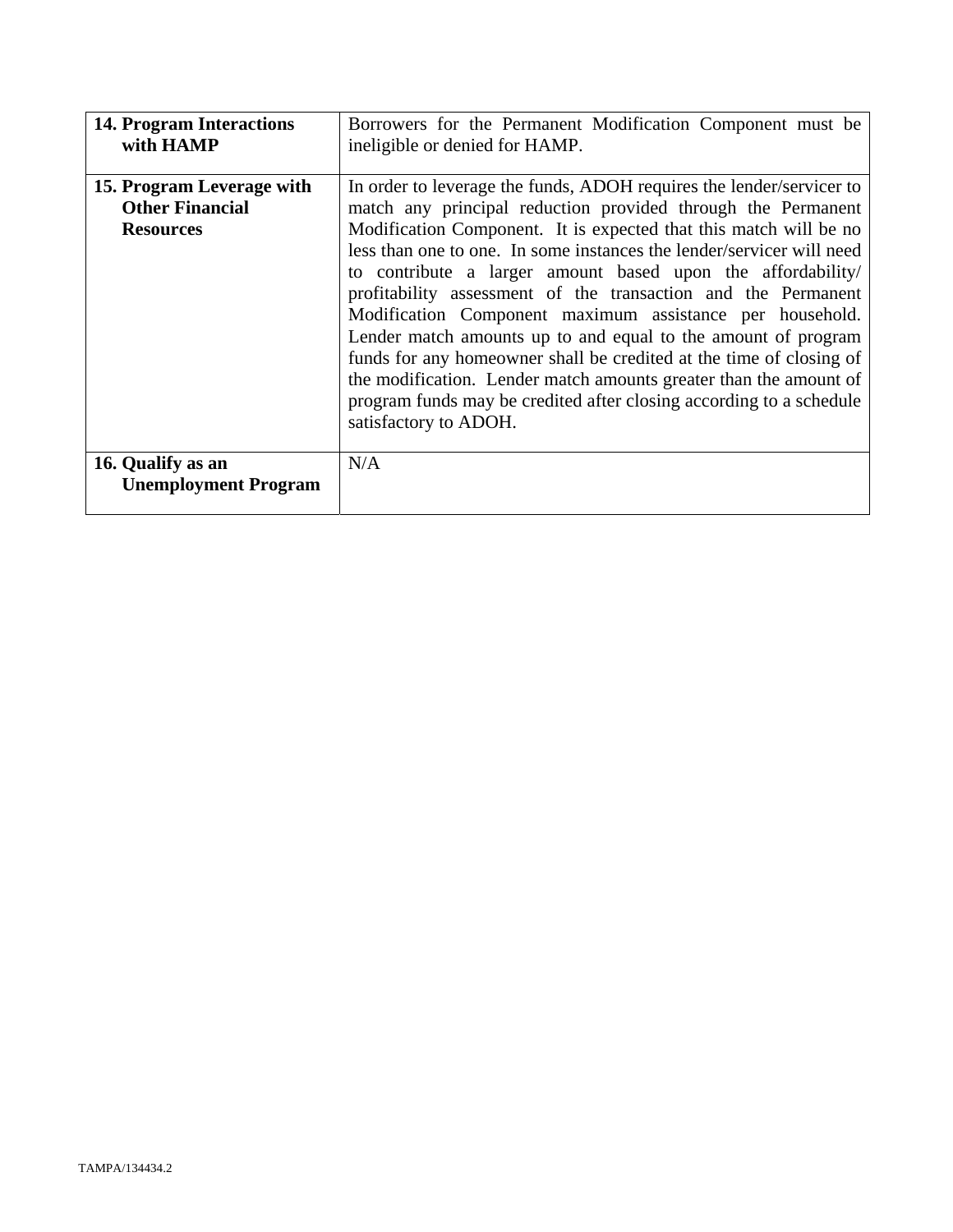# **SERVICE SCHEDULE B-2**

# **SAVEMYHOMEAZ Second Mortgage Assistance Component Summary Guidelines**

| 1. Program Overview                                                    | Under the Second Mortgage Assistance Component, assistance of<br>up to \$5,000 will be provided to remove second mortgages if<br>necessary to modify the terms of primary loans. This amount may<br>also be available to borrowers where the second mortgage itself is<br>burdensome.                                                                                                                                                                                                                                                                                                                                                                                                                                                                                                                                                                                                                     |
|------------------------------------------------------------------------|-----------------------------------------------------------------------------------------------------------------------------------------------------------------------------------------------------------------------------------------------------------------------------------------------------------------------------------------------------------------------------------------------------------------------------------------------------------------------------------------------------------------------------------------------------------------------------------------------------------------------------------------------------------------------------------------------------------------------------------------------------------------------------------------------------------------------------------------------------------------------------------------------------------|
| 2. Program Goals                                                       | The goals of the Second Mortgage Assistance Component is to help<br>homeowners avoid foreclosure by eliminating a second mortgage if<br>necessary to modify the terms of the primary loan, and to reduce the<br>likelihood that a borrower will re-default under its primary loan as a<br>result of the burden of a second mortgage.                                                                                                                                                                                                                                                                                                                                                                                                                                                                                                                                                                      |
| 3. Target Population/Areas                                             | The targeted populations are households whose income does not<br>exceed 120% AMI and that exhibit a commitment to retaining their<br>home and can demonstrate an ability to maintain a financial<br>obligation for the home. These households will be analyzed based<br>on two primary factors which are affordability and profitability.<br>Each household will be evaluated to determine an affordable and<br>sustainable monthly mortgage payment according to its gross<br>monthly income.<br>It is projected that program assistance will be provided to targeted<br>areas according to the following breakdown of counties.<br>These<br>projections are based on population, delinquent loans and pending<br>foreclosures in these areas.<br>Maricopa County, 75% of program funds<br>Pima County, 8% of program funds<br>Pinal County, 9% of program funds<br>All other areas, 8% of program funds |
| 4. Program Allocation<br>(Excluding<br><b>Administrative Expenses)</b> | \$7,500,000.00                                                                                                                                                                                                                                                                                                                                                                                                                                                                                                                                                                                                                                                                                                                                                                                                                                                                                            |
| <b>5. Borrower Eligibility</b><br>Criteria                             | Eligible financial hardship. Eligible financial hardships include:<br>$\bullet$<br>reduced income due to under employment, medical condition<br>Borrower will be required to provide a<br>divorce or death.<br>financial hardship affidavit.<br>Property must be borrower's primary residence (single family<br>unit).<br>120% of AMI maximum household income.                                                                                                                                                                                                                                                                                                                                                                                                                                                                                                                                           |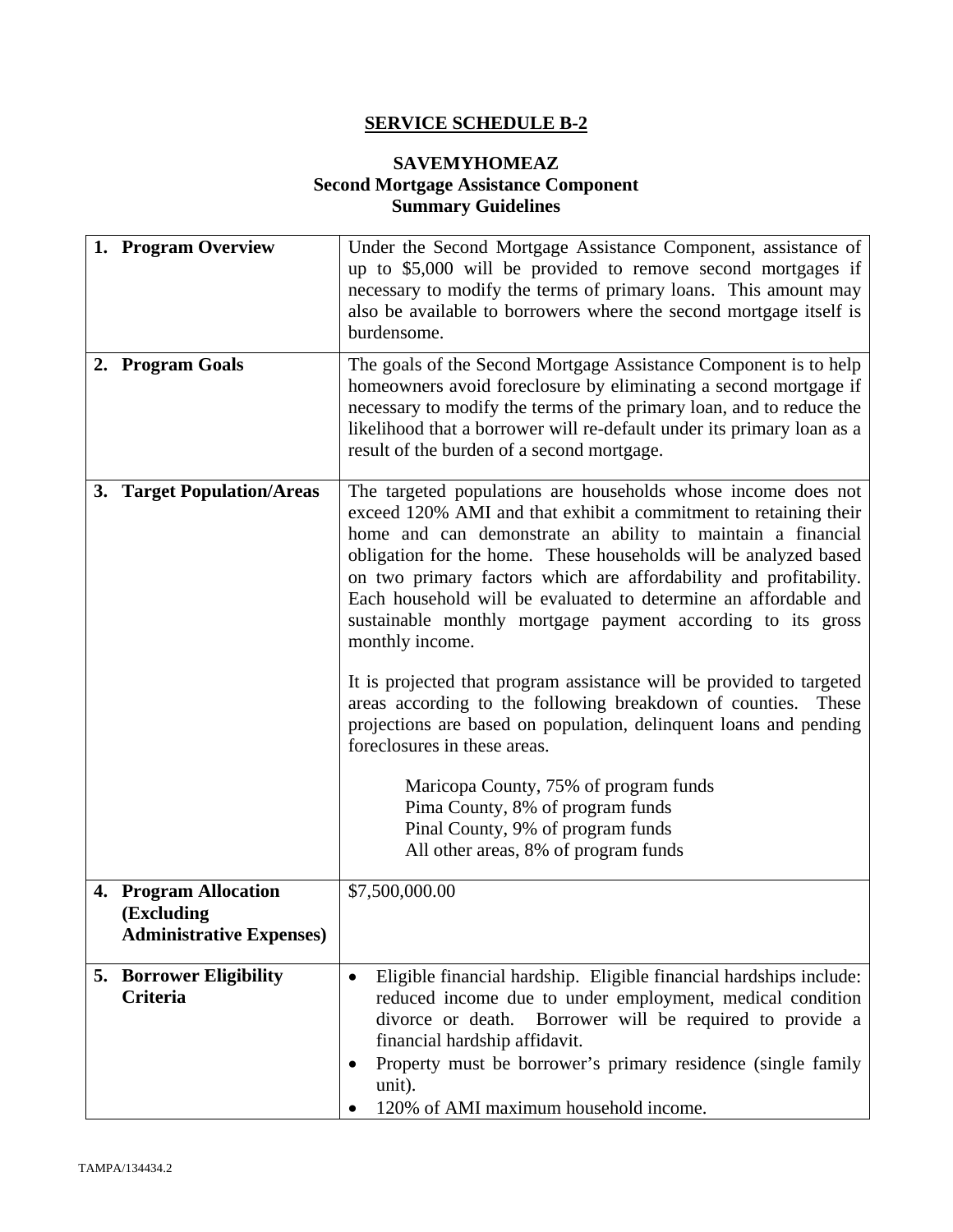|                                                            | Present dollar value of 31% of monthly gross income must be<br>equal to or greater than NPV of REO.                                                                                                                                                                                                                                                                                                                                                                                                                                                                                                                                                                                                                                                                                                                                                                                                                                                                                                                                                                                                                                                                                                                                                                     |
|------------------------------------------------------------|-------------------------------------------------------------------------------------------------------------------------------------------------------------------------------------------------------------------------------------------------------------------------------------------------------------------------------------------------------------------------------------------------------------------------------------------------------------------------------------------------------------------------------------------------------------------------------------------------------------------------------------------------------------------------------------------------------------------------------------------------------------------------------------------------------------------------------------------------------------------------------------------------------------------------------------------------------------------------------------------------------------------------------------------------------------------------------------------------------------------------------------------------------------------------------------------------------------------------------------------------------------------------|
| 6. Property/Loan Eligibility<br>Criteria                   | Property must be owner occupied.<br>$\bullet$<br>Mortgage amount must be equal to or less than GSE conforming<br>$\bullet$<br>limits.<br>Mortgage must be a traditional fixed rate, 30-year, fully<br>$\bullet$<br>amortized and full income documented mortgage to qualify.<br>Purchase money mortgage(s) or rate and term refinances.<br>٠<br>60 days delinquent on mortgage.<br>At least 60 days prior to the scheduled date of a trustee's sale<br>with respect to borrower's residence.                                                                                                                                                                                                                                                                                                                                                                                                                                                                                                                                                                                                                                                                                                                                                                            |
| 7. Program Exclusions                                      | Refinance cash out mortgages.<br>$\bullet$<br>Cash out second mortgages and home equity lines of credit<br>$\bullet$<br>Current mortgage payment is equal to or less than 31% of<br>borrower's monthly gross income.                                                                                                                                                                                                                                                                                                                                                                                                                                                                                                                                                                                                                                                                                                                                                                                                                                                                                                                                                                                                                                                    |
| 8. Structure of Assistance                                 | The Second Mortgage Assistance Component will provide up-front,<br>soft second loans to eligible borrowers depending upon individual<br>circumstances. Notes on the soft second loans will be for a term of<br>ten (10) years in favor of the Eligible Entity. A forgiveness clause<br>will reduce the loan amount due by 20 percent $(20%)$ a year for<br>every year the consumer stays in the home after five years. At the<br>end of the ten (10) years the note will be considered satisfied and<br>ADOH will release the second lien connected with the note. These<br>soft second loans will be utilized to reduce a portion of the principal<br>on the loan, the amount of which will be required to be matched by<br>the primary lender/servicer. During the period of the loan it will be<br>"due on sale." Any remaining amount not previously "forgiven"<br>will be due, if the home has increased in equity. If the home has not<br>increased in equity to the degree necessary to repay the note, all or a<br>portion of the note may be forgiven so as not to create additional<br>hardships on the borrower/seller at the time of closing. Any loan<br>proceeds that are returned to the Program would be reutilized to<br>assist additional homeowners. |
| 9. Per Household Assistance                                | \$5,000 Maximum of Second Mortgage Settlement Assistance.<br>$\bullet$<br>\$4,000 is the Estimated Median Amount of Assistance.<br>$\bullet$                                                                                                                                                                                                                                                                                                                                                                                                                                                                                                                                                                                                                                                                                                                                                                                                                                                                                                                                                                                                                                                                                                                            |
| <b>10. Duration of Assistance</b>                          | Second mortgage settlement will be disbursed in full at the initial<br>completion of the modification agreement.                                                                                                                                                                                                                                                                                                                                                                                                                                                                                                                                                                                                                                                                                                                                                                                                                                                                                                                                                                                                                                                                                                                                                        |
| 11. Estimated Number of<br><b>Participating Households</b> | It is anticipated that the Second Mortgage Assistance Component<br>will assist a minimum of 1,500 households in avoiding imminent<br>foreclosures. Based upon median or estimated average amount of                                                                                                                                                                                                                                                                                                                                                                                                                                                                                                                                                                                                                                                                                                                                                                                                                                                                                                                                                                                                                                                                     |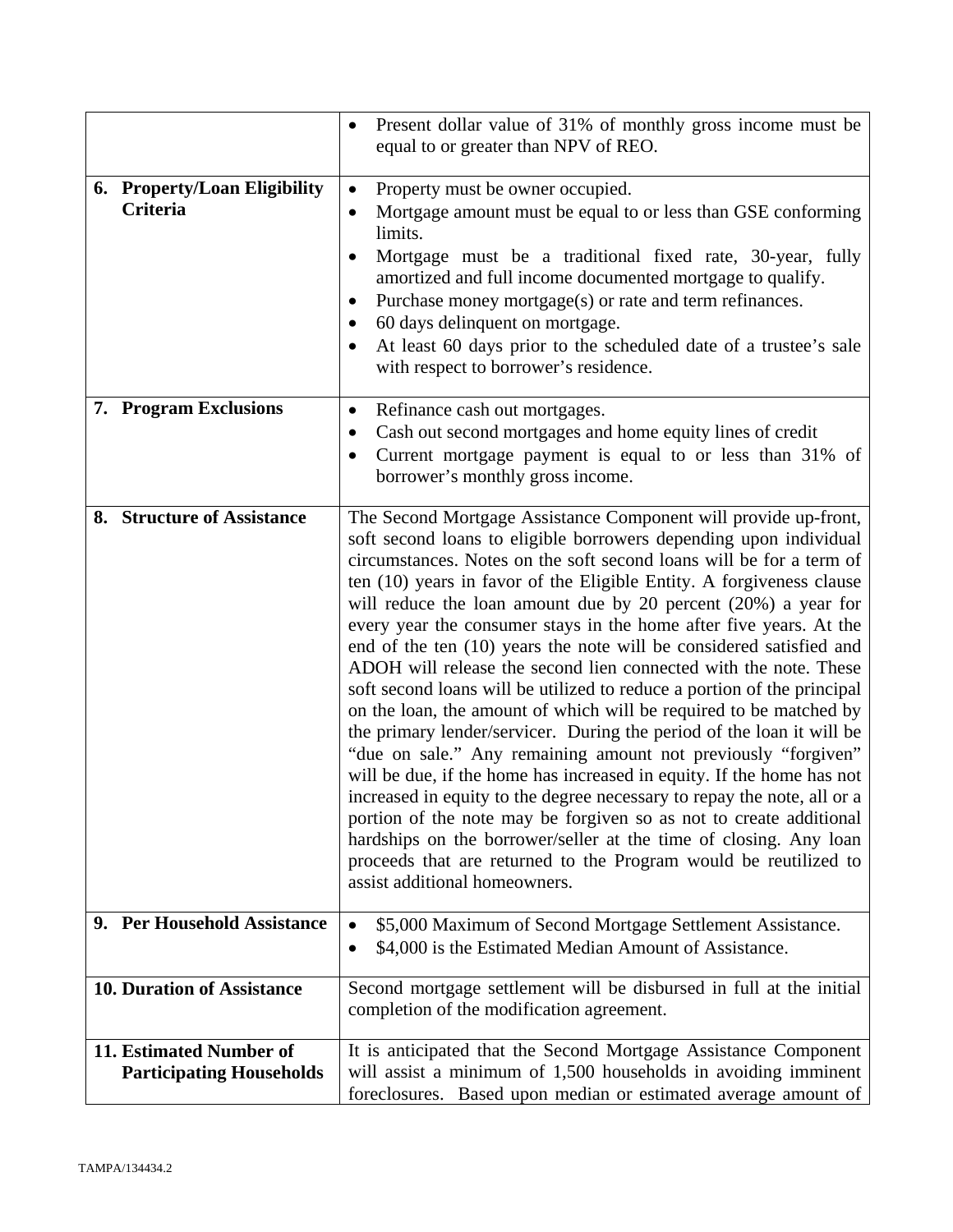|                                                                                     | assistance ADOH could assist as many as 1,875 households.                                                                                                                                                                                                                                                                                                                                                                                                                                                                                          |
|-------------------------------------------------------------------------------------|----------------------------------------------------------------------------------------------------------------------------------------------------------------------------------------------------------------------------------------------------------------------------------------------------------------------------------------------------------------------------------------------------------------------------------------------------------------------------------------------------------------------------------------------------|
| 12. Program<br><b>Inception/Duration</b>                                            | It is expected that the program will be available in a controlled<br>rollout environment 3 weeks from Treasury's approval of the<br>program. The complete rollout of the program will occur<br>approximately 4 weeks later, after the satisfactory assessment and<br>adjustments as determined necessary in the controlled rollout.<br>It is projected that assistance will be expended over a three year<br>period of time. However, repayment of assistance may extend this<br>time frame one or two additional years.                           |
| <b>13. Program Interactions</b><br>with Other Programs (e.g.<br>other HFA programs) | N/A                                                                                                                                                                                                                                                                                                                                                                                                                                                                                                                                                |
| <b>14. Program Interactions</b><br>with HAMP                                        | Borrowers for the Second Mortgage Assistance Component must be<br>ineligible or denied for HAMP.                                                                                                                                                                                                                                                                                                                                                                                                                                                   |
| 15. Program Leverage with<br><b>Other Financial</b><br><b>Resources</b>             | In order to leverage the funds, ADOH requires the lender/servicer to<br>match any principal reduction provided through the Second<br>Mortgage Assistance Component. It is expected that this match will<br>be no less than seven to one. Lender match amounts up to and equal<br>to the amount of program funds for any homeowner shall be<br>credited at the time of closing of the modification. Lender match<br>amounts greater than the amount of program funds may be credited<br>after closing according to a schedule satisfactory to ADOH. |
| 16. Qualify as an<br><b>Unemployment Program</b>                                    | N/A                                                                                                                                                                                                                                                                                                                                                                                                                                                                                                                                                |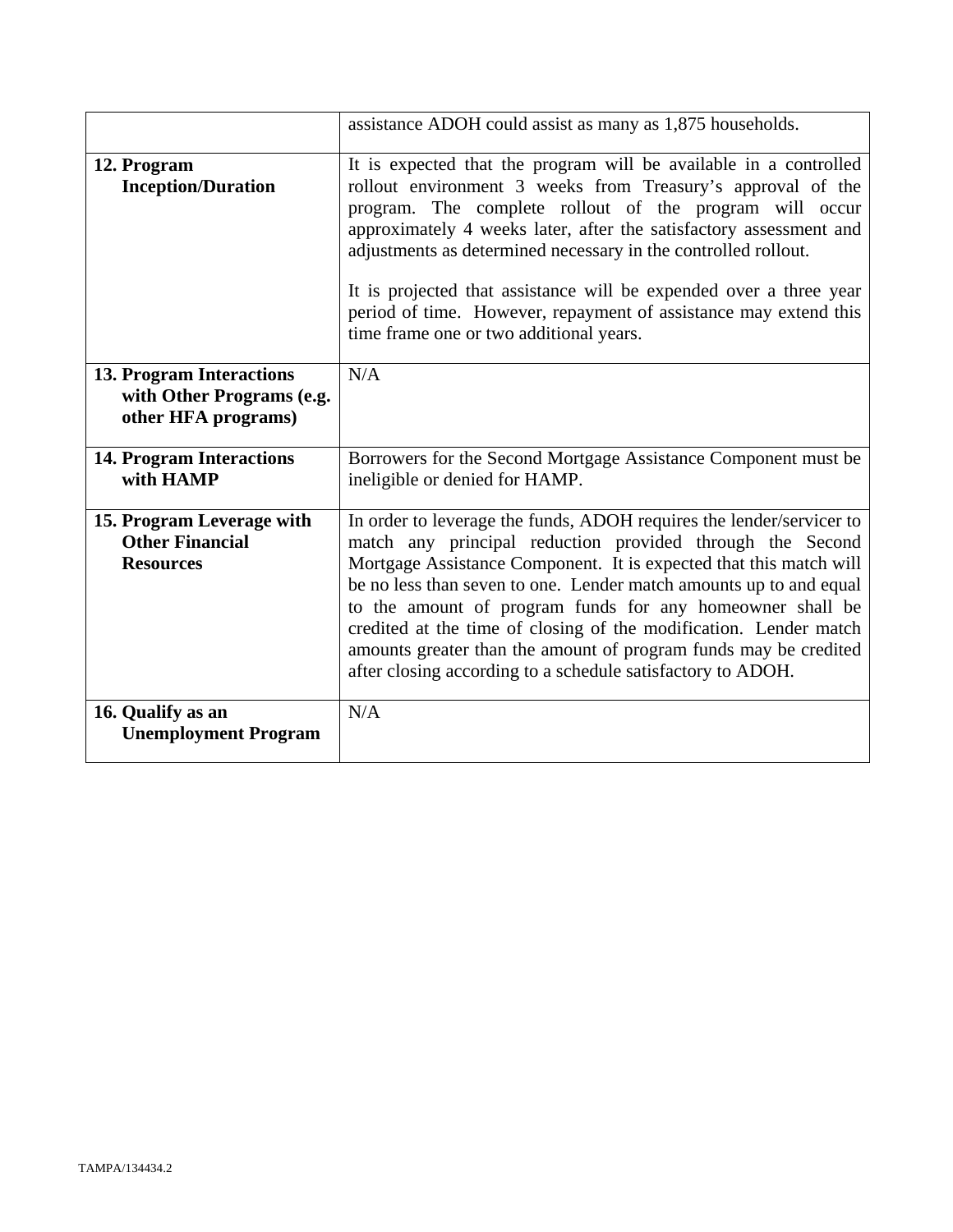# **SERVICE SCHEDULE B-3**

# **SAVEMYHOMEAZ Temporary Modification Component Summary Guidelines**

| 1. Program Overview                                                    | The Temporary Modification Component is designed to give<br>unemployed or underemployed borrowers relief for up to 24 months<br>while seeking to become reemployed or sufficiently employed<br>(maximum of \$12,000 of assistance). This assistance may be used<br>to pay monthly mortgage payments or to remove second mortgages<br>as necessary in order to modify the terms of the primary mortgage.                                                                                                                                                                                                                                                                                                      |
|------------------------------------------------------------------------|--------------------------------------------------------------------------------------------------------------------------------------------------------------------------------------------------------------------------------------------------------------------------------------------------------------------------------------------------------------------------------------------------------------------------------------------------------------------------------------------------------------------------------------------------------------------------------------------------------------------------------------------------------------------------------------------------------------|
| 2. Program Goals                                                       | The goal of the Temporary Modification Component is to help<br>homeowners remain in their homes and prevent avoidable<br>foreclosures despite loss of income due to unemployment or<br>underemployment. The Temporary Modification Component funds<br>will reduce past due payments, and provide borrower's additional<br>time to find alternate employment and replace income deeded to<br>mortgage payments.<br>The<br>Temporary Modification<br>make<br>Component is designed to complement other components of the<br>HHF Program. Funds available under the Temporary Modification<br>Component may also be applied to remove second mortgages as<br>necessary to modify the terms of the primary loan. |
| 3. Target Population/Areas                                             | The targeted populations are households whose income does not<br>exceed 120% AMI and that exhibit a commitment to retaining their<br>home and can demonstrate an ability to maintain a financial<br>obligation for the home. These households will be analyzed based<br>on two primary factors which are affordability and profitability.<br>Each household will be evaluated to determine an affordable and<br>sustainable monthly mortgage payment according to its gross<br>monthly income.                                                                                                                                                                                                               |
|                                                                        | It is projected that program assistance will be provided to targeted<br>areas according to the following breakdown of counties.<br>These<br>projections are based on population, delinquent loans and pending<br>foreclosures in these areas.                                                                                                                                                                                                                                                                                                                                                                                                                                                                |
|                                                                        | Maricopa County, 75% of program funds<br>Pima County, 8% of program funds<br>Pinal County, 9% of program funds<br>All other areas, 8% of program funds                                                                                                                                                                                                                                                                                                                                                                                                                                                                                                                                                       |
| 4. Program Allocation<br>(Excluding<br><b>Administrative Expenses)</b> | \$12,000,000.00                                                                                                                                                                                                                                                                                                                                                                                                                                                                                                                                                                                                                                                                                              |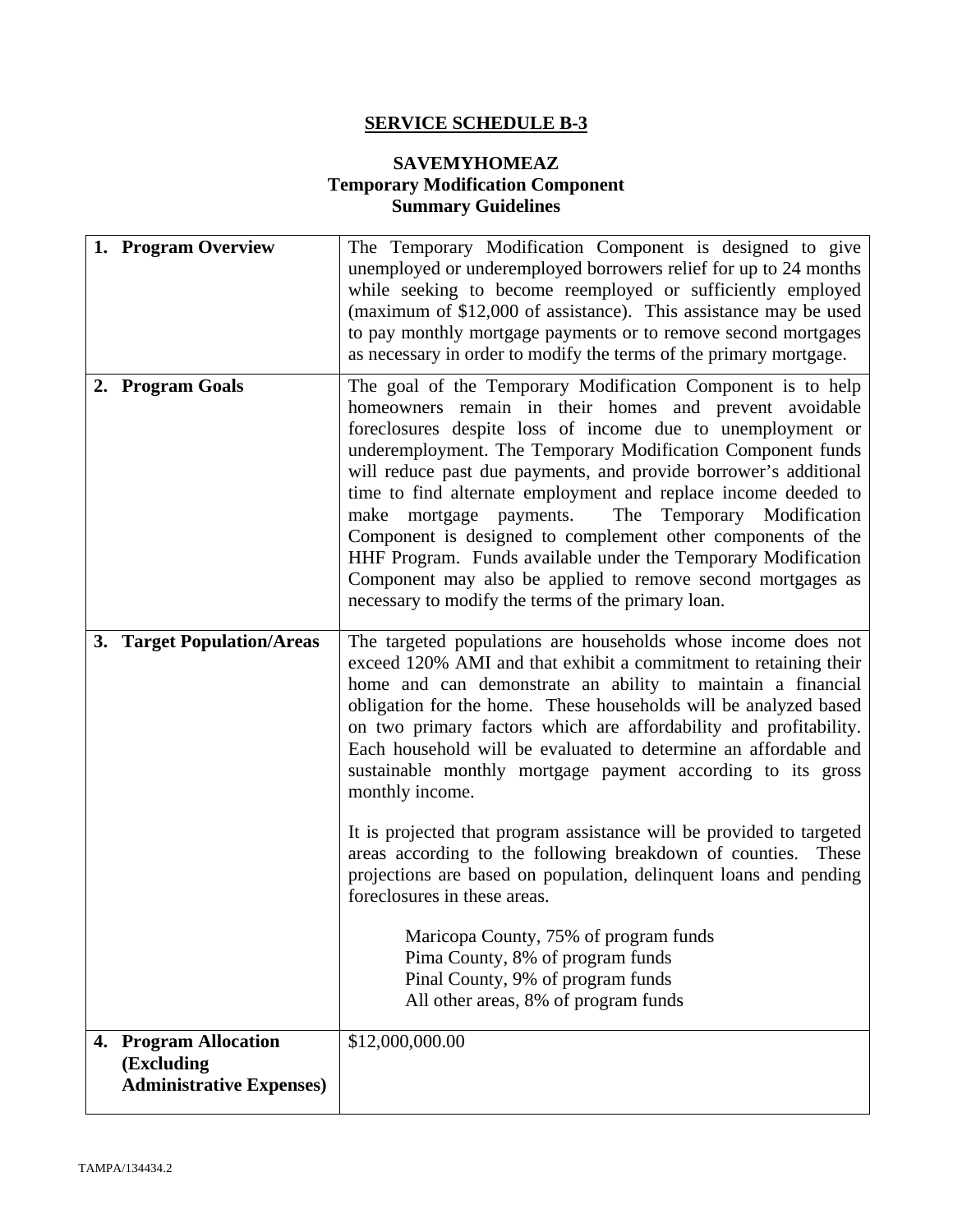| <b>5. Borrower Eligibility</b><br><b>Criteria</b> | Eligible financial hardship. Eligible financial hardships include:<br>reduced income due to under employment, medical condition<br>divorce or death. Borrower will be required to provide a<br>financial hardship affidavit.<br>Property must be borrower's primary residence (single family<br>٠<br>unit).<br>120% of AMI maximum household income.<br>$\bullet$<br>Present dollar value of 31% of monthly gross income must be<br>٠<br>equal to or greater than NPV of REO.                                                                                                                                                                                                                                                                                                                                                                                                                                                                                                                                                                                                                                                                                                                                                                                      |
|---------------------------------------------------|--------------------------------------------------------------------------------------------------------------------------------------------------------------------------------------------------------------------------------------------------------------------------------------------------------------------------------------------------------------------------------------------------------------------------------------------------------------------------------------------------------------------------------------------------------------------------------------------------------------------------------------------------------------------------------------------------------------------------------------------------------------------------------------------------------------------------------------------------------------------------------------------------------------------------------------------------------------------------------------------------------------------------------------------------------------------------------------------------------------------------------------------------------------------------------------------------------------------------------------------------------------------|
| 6. Property/Loan Eligibility<br><b>Criteria</b>   | Property must be owner occupied.<br>٠<br>Mortgage amount must be equal to or less than GSE conforming<br>٠<br>limits.<br>Mortgage must be a traditional fixed rate, 30-year, fully<br>٠<br>amortized and fully income documented mortgage to qualify.<br>Purchase money mortgage(s) or rate and term refinances.<br>٠<br>60 days delinquent on mortgage.<br>At least 60 days prior to the scheduled date of a trustee's sale<br>$\bullet$<br>with respect to borrower's residence.                                                                                                                                                                                                                                                                                                                                                                                                                                                                                                                                                                                                                                                                                                                                                                                 |
| 7. Program Exclusions                             | Refinance cash out mortgages.<br>$\bullet$<br>Cash out second mortgages and home equity lines of credit.<br>٠<br>Current mortgage payment is equal to or less than 31% of<br>٠<br>borrower's monthly gross income.                                                                                                                                                                                                                                                                                                                                                                                                                                                                                                                                                                                                                                                                                                                                                                                                                                                                                                                                                                                                                                                 |
| 8. Structure of Assistance                        | The Temporary Modification Component will provide up-front, soft<br>second loans to eligible borrowers depending upon individual<br>circumstances. Notes on the soft second loans will be for a term of<br>ten (10) years in favor of the Eligible Entity. A forgiveness clause<br>will reduce the loan amount due by 20 percent $(20%)$ a year for<br>every year the consumer stays in the home after five years. At the<br>end of the ten (10) years the note will be considered satisfied and<br>ADOH will release the second lien connected with the note. These<br>soft second loans will be utilized to reduce a portion of the principal<br>on the loan, the amount of which will be required to be matched by<br>the primary lender/servicer. During the period of the loan it will be<br>"due on sale." Any remaining amount not previously "forgiven"<br>will be due, if the home has increased in equity. If the home has not<br>increased in equity to the degree necessary to repay the note, all or a<br>portion of the note may be forgiven so as not to create additional<br>hardships on the borrower/seller at the time of closing. Any loan<br>proceeds that are returned to the Program would be reutilized to<br>assist additional homeowners |
| 9. Per Household Assistance                       | \$12,000 Maximum of Mortgage Payment Assistance.<br>$\bullet$                                                                                                                                                                                                                                                                                                                                                                                                                                                                                                                                                                                                                                                                                                                                                                                                                                                                                                                                                                                                                                                                                                                                                                                                      |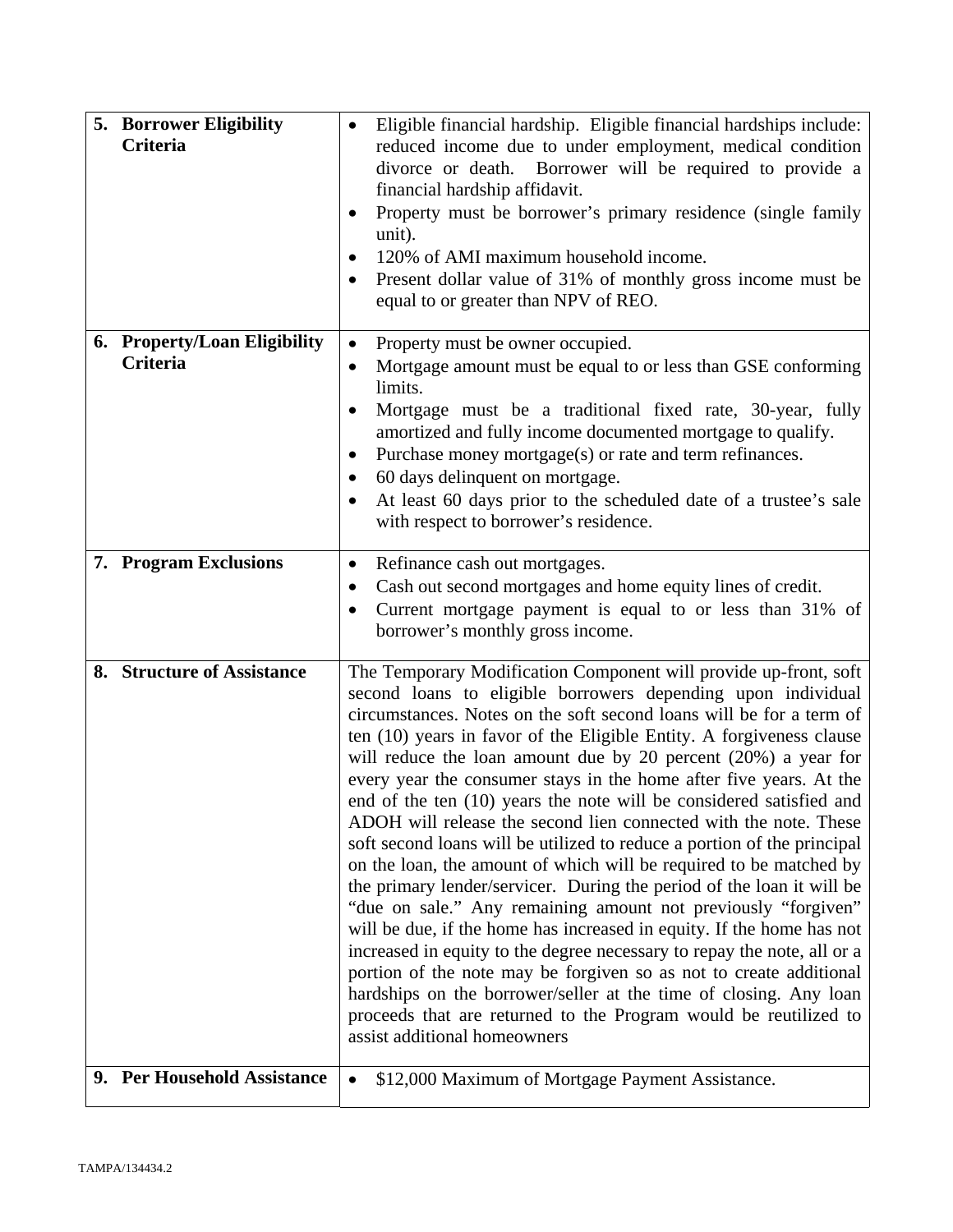|                                                                              | \$8,400 is the Estimated Median Amount of Assistance.<br>$\bullet$                                                                                                                                                                                                                                                                                                                                                                                                                                                                                                                                                                                                                                                                                                                                                                   |
|------------------------------------------------------------------------------|--------------------------------------------------------------------------------------------------------------------------------------------------------------------------------------------------------------------------------------------------------------------------------------------------------------------------------------------------------------------------------------------------------------------------------------------------------------------------------------------------------------------------------------------------------------------------------------------------------------------------------------------------------------------------------------------------------------------------------------------------------------------------------------------------------------------------------------|
| <b>10. Duration of Assistance</b>                                            | Temporary Modification assistance will be disbursed monthly up to<br>24 months. Provided the borrower can demonstrate they qualify for<br>a permanent modification prior to the expiration of the temporary<br>assistance the provisions of the permanent modification will<br>Assistance under the Permanent<br>commence at that time.<br>Modification Component will be disbursed at conversion to a<br>permanent modification.                                                                                                                                                                                                                                                                                                                                                                                                    |
| 11. Estimated Number of<br><b>Participating Households</b>                   | It is anticipated that the Temporary Modification Component will<br>assist a minimum of 1,000 households in avoiding imminent<br>foreclosures. Based upon the median or estimated average amount<br>of assistance ADOH could assist as many as 1,428 households.                                                                                                                                                                                                                                                                                                                                                                                                                                                                                                                                                                     |
| 12. Program<br><b>Inception/Duration</b>                                     | It is expected that the program will be available in a controlled<br>rollout environment 3 weeks from Treasury's approval of the<br>The complete rollout of the program will occur<br>program.<br>approximately 4 weeks later, after the satisfactory assessment and<br>adjustments as determined necessary in the controlled rollout.<br>It is projected that assistance will be expended over a three year<br>period of time. However, repayment of assistance may extend this<br>time frame one or two additional years.                                                                                                                                                                                                                                                                                                          |
| 13. Program Interactions<br>with Other Programs (e.g.<br>other HFA programs) | N/A                                                                                                                                                                                                                                                                                                                                                                                                                                                                                                                                                                                                                                                                                                                                                                                                                                  |
| <b>14. Program Interactions</b><br>with HAMP                                 | Borrowers for the Temporary Modification Component must be<br>ineligible or denied for HAMP.                                                                                                                                                                                                                                                                                                                                                                                                                                                                                                                                                                                                                                                                                                                                         |
| 15. Program Leverage with<br><b>Other Financial</b><br><b>Resources</b>      | In the event a permanent modification is achieved in order to<br>leverage funds, ADOH requires the lender/servicer to match any<br>principal reduction provided through the Permanent Modification<br>Component. It is expected that this match will be no less than one<br>to one. In some instances the lender/servicer will need to contribute<br>based upon the affordability/profitability<br>larger<br>amount<br>a<br>assessment of the transaction and the Permanent Component<br>maximum assistance per household. Lender match amounts up to<br>and equal to the amount of program funds for any homeowner shall<br>be credited at the time of closing of the modification. Lender match<br>amounts greater than the amount of program funds may be credited<br>after closing according to a schedule satisfactory to ADOH. |